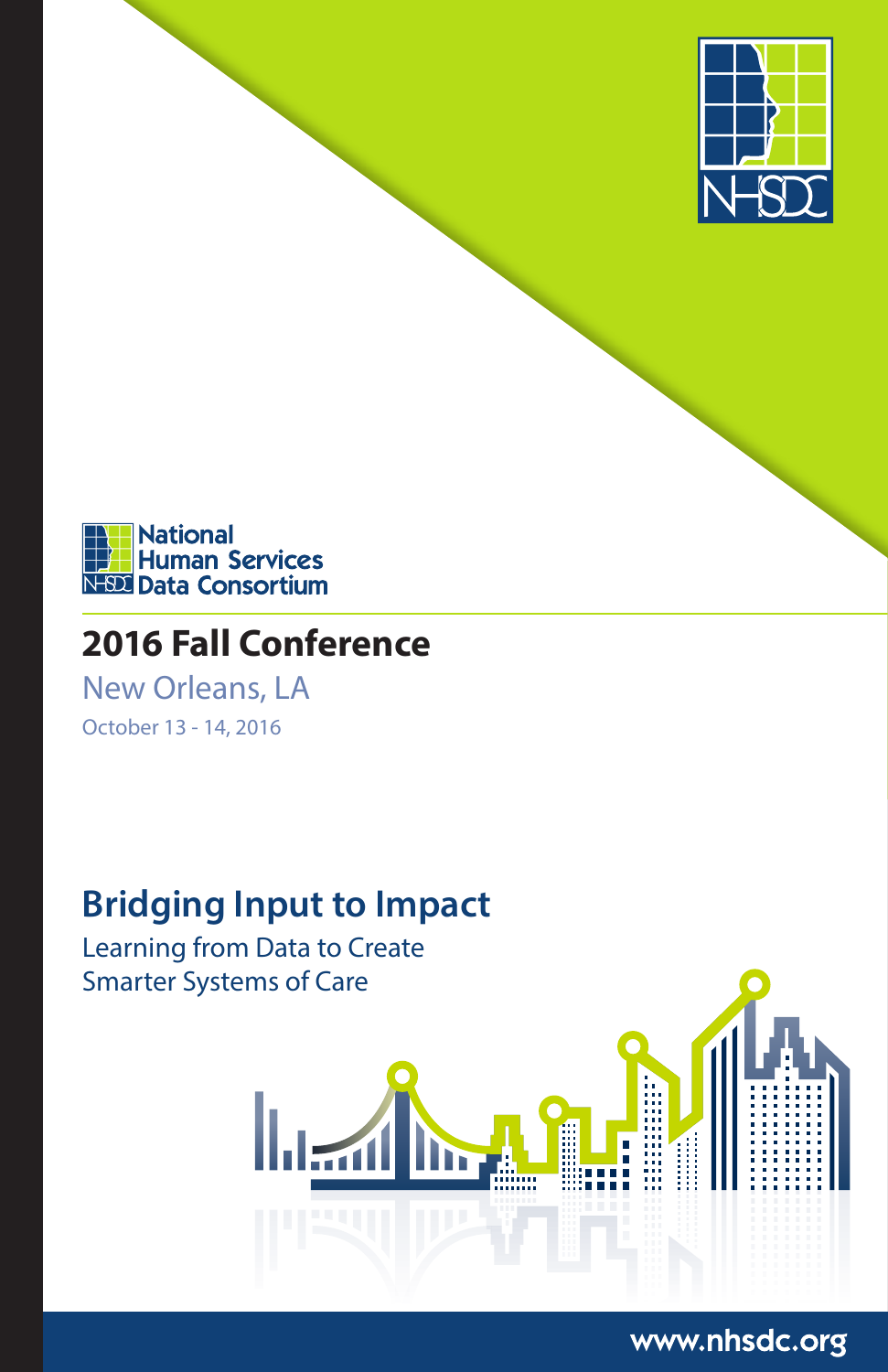



#### **Wednesday, October 12**

12:00pm-5:00pm **Youth Privacy Summit** – *Room:* Vieux Carre Room

# **Pre-Conference Activities**

#### **Wednesday, October 12**

### **Youth Privacy Summit**

NHSDC and the National Network for Youth (NN4Y) are convening The Youth Privacy Summit, a gathering of service providers, educators, justice administrators, and federal/state/local policy makers to formally document barriers to collecting accurate and timely information from young people experiencing homelessness. As recent successes in ending veterans' homelessness have shown, measuring the problem is a prerequisite to solving it.

The complex intersection of privacy protections, emergency needs, and community goals creates a challenging environment for service providers to collect eligibility information, service needs, and connect unaccompanied minors to life-saving services. Often outreach workers and social workers are confronted with a choice between serving a youth or documenting their interaction.

NHSDC has a history of creating forums for policy makers, service providers, and data experts to navigate complex challenges. Solving the critical problems that put young people on the street without access to resources requires contributions from a variety of experts. NHSDC is partnering with NN4Y to bring together the best group of people to define the problem.

NN4Y mobilizes the collective power and expertise of our national community to influence public policy and strengthen effective responses to youth homelessness. NN4Y has been a critical partner assisting communities resolve challenges consolidating HMIS and RHYMIS. This unique forum will gather an inventory of barriers to collecting information both for use in understanding youth homelessness, and more importantly, as an essential activity to connecting individual youth with service providers.

This discussion is a necessary step to overcome the barriers that contribute to youth homelessness in the United States. The goal of the Summit is to create a clear articulation of the problem to allow for continued progress measuring and ending youth homelessness. NHSDC and NN4Y are committed to this goal and believe this Summit will be the next step in that process. **[Room: Vieux Carre Room]**



# **Pre-Conference Schedule Conference Schedule - Day One**

#### **Thursday, October 13**

8:00am-9:00am **Registration** – *Room:*Lobby/ Mezzanine **Breakfast** – *Room:* Queen Anne Ballroom

8:30am-9:00am **New Member Orientation** *Room:* Royal Salon *Presenter(s):* Deb Little, NHSDC Board Member

9:00am-9:45am **Morning Plenary** – *Room:* Queen Anne Ballroom

#### 9:45am-10:00am **Break**

10:00am-11:15am **Session One Options**

**Making Data Available on a Website Near You – Now Showing – The HMIS Archive**  *Room:* La Nouvelle Orleans East Ballroom *Presenter(s):* David Durkalski and Meradith Alspaugh, The Partnership Center

**HOPWA & HMIS: Enhancing Coordination and Health Outcomes** *Room:* Iberville Room *Presenter(s):* Rusty Bennett and Becky Blalock, Collaborative Solutions, Inc.

**Accelerating Outcome Improvement Through Care Coordination Technology** *Room:* Royal Salon *Presenter(s):* Taylor Justice (@tayjustice), Unite US; Bill York (@billyorksd), 2-1-1 San Diego

#### 11:15am-11:30am **Break**

11:30am-1:00pm **Lunch/Plenary** – *Room:* Queen Anne Ballroom

#### 1:00pm-2:15pm **Session Two Options**

#### **Critical Conversation: The Intersection of DV and Homelessness in a Data Driven World** *Room:* La Nouvelle Orleans East Ballroom

*Presenter(s):* Rusty Bennett and Christie Bevis, Collaborative Solutions, Inc.; Larisa Kofman, National Alliance for Safe Housing; Monica McLaughlin, National Network to End Domestic Violence; Anne Menard, National Resource Center for Domestic Violence

### **You Can Do It! Developing a Statewide Annual Report on Homelessness**

*Room:* Iberville Room

*Presenter(s):* Gerry Leslie and Barb Ritter, The Michigan Coalition Against Homelessness

**Moving the System with Data**

*Room:* Royal Salon *Presenter(s):* Yilla Smith and Becky O'Meara, The Planning Council

#### 2:15pm-2:30pm **Break**

#### 2:30pm-3:45pm **Session Three Options**

**Using Web-based Solutions to End Veteran Homelessness in Los Angeles**  *Room:* La Nouvelle Orleans East Ballroom *Presenter(s):* Pada Lee, Joanna Bomba and Andrew Angeles, Los Angeles Homeless Services Authority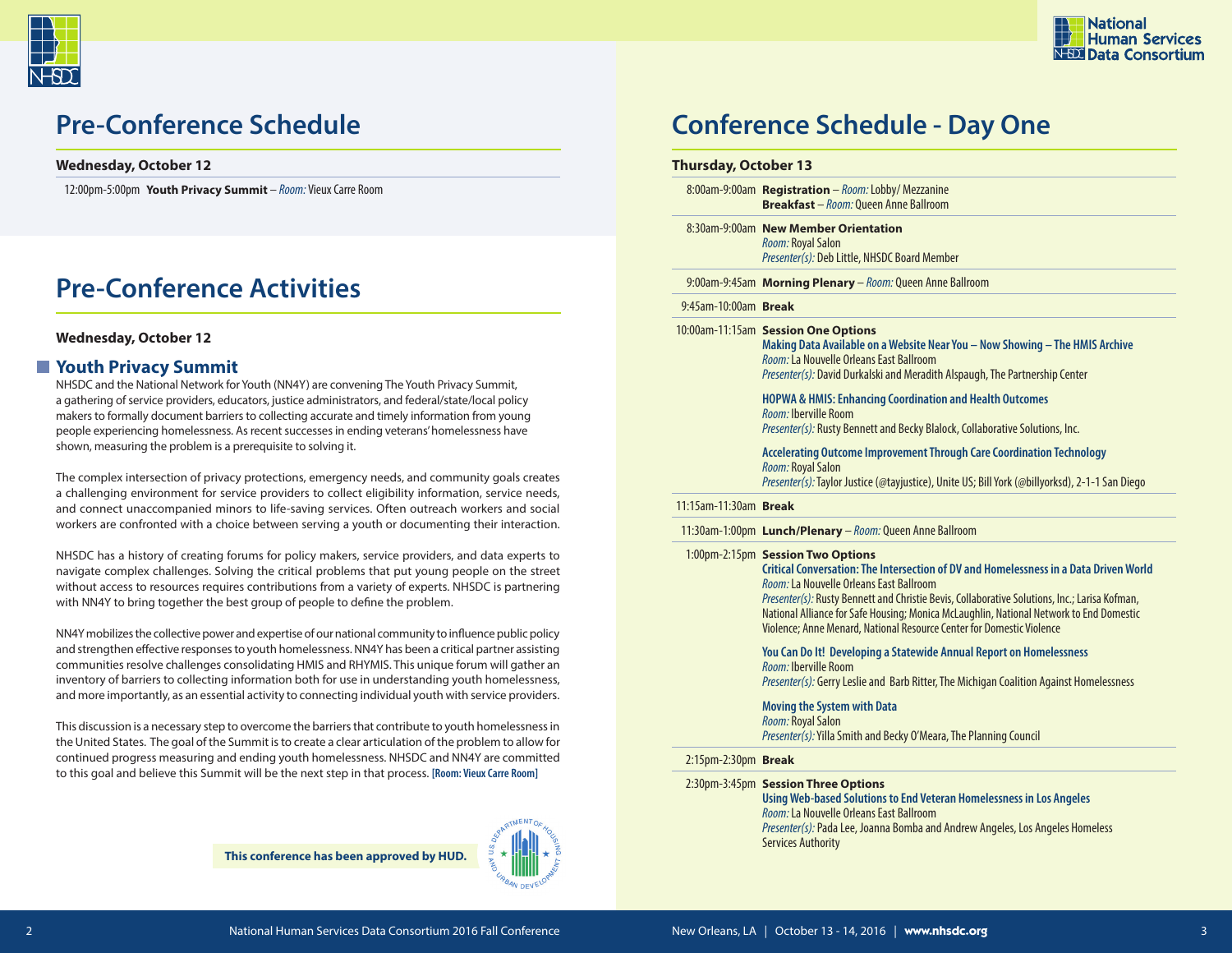



**The Larkin Street Outcomes Lifecycle: From Creation to Cultural Shift** *Room:* Iberville Room *Presenter(s):* Meghan Bernstein and Erica Werpetinski, Larkin Street Youth Services

#### **Utilizing Data to Drive Care Coordination of Frequent Users of Medical Transports and Emergency Departments**

*Room:* Royal Salon *Presenter(s):* Allison Infinger, Mecklenburg EMS Agency; Karen Pelletier (@KPMSW1), Mecklenburg County Community Support Services

#### 3:45pm-4:00pm **Break**

#### 4:00pm-5:15pm **Session Four Options**

**Using Technology to Create an Effective By-Name List: A How To and Action Planning Workshop** *Room:* La Nouvelle Orleans East Ballroom *Presenter(s):* Karina Mueller and Jessica Marcus, Community Solutions; Tauri Royce, Bitfocus, Inc.

**Designing and Implementing a Data Quality Assurance Program for your CoC's HMIS** *Room:* Iberville Room *Presenter(s):* Natalie Matthews, Abt Associates; Mike Lindsay, ICF

#### **Crossing Data to Connect Systems: Using Data to Improve Services for Vulnerable People** *Room:* Royal Salon

*Presenter(s):* Kelly Opot (@ksotx), CSH (@cshinfo); Kim Nettleton, United Healthcare (@UnitedHealthGrp); Eva Thibaudeau (@texaseva13), Coalition for the Homeless; Susan Tucker, Molina Healthcare, Inc. (@molinahealth)

6:00pm-7:30pm **Networking Reception** – *Room:* Queen Anne Parlor

# **Conference Sessions - Day One**

#### **Thursday, October 13**

### ■ Session One Options

**Making Data Available on a Website Near You – Now showing – The HMIS Archive** HUD's national HMIS Data Lab created a methodology to archive, flatten, and display de-identified client-level HMIS data to allow users to query and use data in new ways. The presentation will explain

how data is cleaned, stripped from all identifiers, flattened in a SQL table, and made visible with an interactive (.net) web front. Participants will receive the documentation and code necessary to reproduce this with your own HMIS data. *Presenter(s):* David Durkalski and Meradith Alspaugh, The Partnership Center. **[Room: La Nouvelle Orleans East Ballroom]**

#### **HOPWA & HMIS: Enhancing Coordination and Health Outcomes**

This session will be an opportunity for HOPWA providers serving homeless PLWHA and required to use Homeless Management Information System (HMIS) to discuss successes and challenges around how we, as a community, can collect accurate and complete data while respecting client confidentiality. Additional topics: implementing /reporting for HOPWA programs through HMIS and the connection between HMIS, IDIS, Care Act Programs and other federal programs. *Presenter(s):* Rusty Bennett and Becky Blalock, Collaborative Solutions, Inc. **[Room: Iberville Room]**

#### **Accelerating Outcome Improvement Through Care Coordination Technology**

Integrated care coordination technology equips CBOs, government, schools, and employers to work together, keeping clients from falling through the cracks. Unite US and 2-1-1 San Diego will report on new collaborative technology, and review the successes/failures of networks currently deploying these tools. Presenters will discuss evidence-based impact, lessons learned, and paths forward. Audience members will learn about this innovative collective-impact approach, including use of community-wide data to perfect service delivery. *Presenter(s):* Taylor Justice (@tayjustice), Unite US; Bill York (@billyorksd), 2-1-1 San Diego. **[Room: Royal Salon]**

### **N** Session Two Options

#### **Critical Conversation: The Intersection of DV and Homelessness in a Data Driven World**

Through a unique federal partnership between the DOJ, HUD and HHS, the national Domestic Violence & Housing Technical Assistance Consortium was created to improve policies, identify promising practices and strengthen collaborations to improve housing options for survivors of DV. This interactive session will examine the critical intersection of DV and homelessness and explore the challenges and emerging practices of integrating DV into coordinated entry and effective data collection. *Presenter(s):* Rusty Bennett and Christie Bevis, Collaborative Solutions, Inc.; Larisa Kofman, National Alliance for Safe Housing; Monica McLaughlin, National Network to End Domestic Violence; Anne Menard, National Resource Center for Domestic Violence. **[Room: La Nouvelle Orleans East Ballroom]**

#### **You Can Do It! Developing a Statewide Annual Report on Homelessness**

An HMIS system is a powerful tool, providing a wealth of data. However, that data is only valuable if it is used! In this session, we will cover the fundamentals of creating a CoC or statewide annual report. We will cover important decisions surrounding analytic measurement, approaches to validating data, and developing narrative to explain trends. *Presenter(s):* Gerry Leslie and Barb Ritter, The Michigan Coalition Against Homelessness. **[Room: Iberville Room]**

#### **Moving the System with Data**

Data is a key tool to effective decision making and future planning for Continua of Care as funding becomes more and more competitive. While the value of data is becoming more and more recognized for community planning and evaluation, often communities struggle with how to make data accessible and usable across multiple data sources, including HMIS, Point in Time Count data (both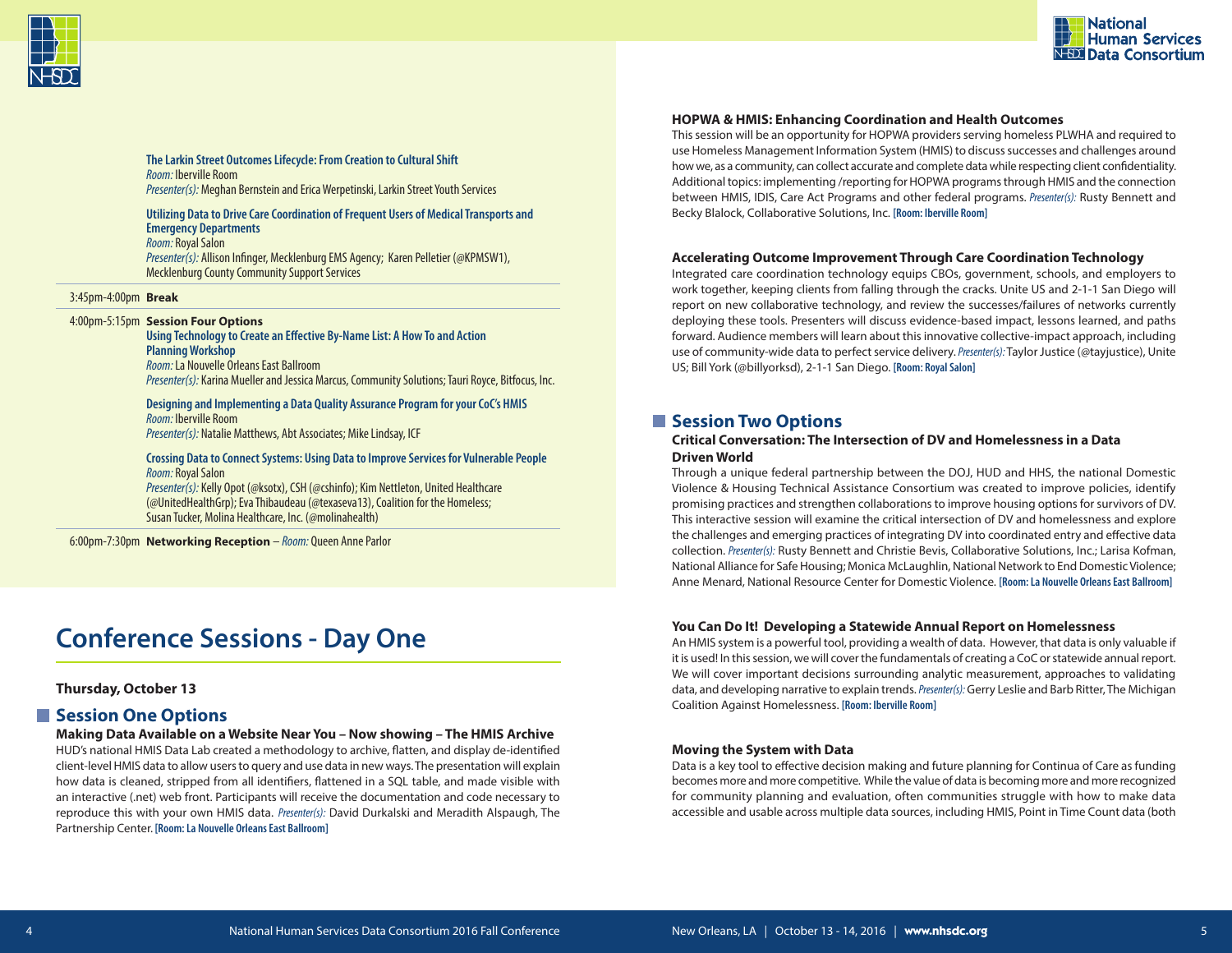

from HMIS and Counting Us, a Point in Time Count Mobile App developed by Simtech Solutions, Inc.), the Housing Inventory, the AHAR, System Performance Measures, and others. Since the early 2000's, The Planning Council has served as the backbone support agency for two Continua of Care (CoC) in the southeastern Virginia region. In that time, their CoC team has worked collaboratively with community partners to develop a number of reports and evaluation tools based on the data sources mentioned above, in an effort to move beyond fulfilling federal and state funding requirements for many of the reports, to actually using the data to inform strategies and funding priorities to effectively end. *Presenter(s):* Yilla Smith and Becky O'Meara, The Planning Council. **[Room: Royal Salon]**

### $\blacksquare$  **Session Three Options**

#### **Using Web-based Solutions to End Veteran Homelessness in Los Angeles**

No more spreadsheets! LA is using web-based solutions to build our by-name list and track housing veterans. The presentation is targeted for intermediate and advanced users and admins of by-name lists, HMIS and other data systems. Covering the development process and challenges of creating the list, including un-duplicating records, privacy concerns, and data integration of multiple sources, and allowing for community feedback and adapting policies and procedures to the web. *Presenter(s):* Pada Lee, Joanna Bomba and Andrew Angeles, Los Angeles Homeless Services Authority. **[Room: La Nouvelle Orleans East Ballroom]**

#### **The Larkin Street Outcomes Lifecycle: From Creation to Cultural Shift**

In 2013 Larkin Street outlined an outcomes framework with short, intermediate, and long-term agency wide outcome goals in four life domains: housing, education, employment, and wellness. Since then, Larkin Street has utilized a data management system to record, measure, report on, and learn from outcome findings. This workshop will cover the outcomes lifecycle and will include a discussion on successes, limitations, developing staff buy-in, and using data to inform the work. *Presenter(s):* Meghan Bernstein and Erica Werpetinski, Larkin Street Youth Services. **[Room: Iberville Room]**

#### **Utilizing Data to Drive Care Coordination of Frequent Users of Medical Transports and Emergency Departments**

Mecklenburg EMS Agency (Medic) and Mecklenburg County Community Support Services shares its developed framework in identifying individuals with high frequency use of emergency transport, often times, for non-emergency medical treatment. Attendees will learn how to share and utilize data of frequent and super users of EMS, determine stakeholders to address needs of users, and understand the importance of continued engagement and assessment. *Presenter(s):* Allison Infinger, Mecklenburg EMS Agency; Karen Pelletier (@KPMSW1), Mecklenburg County Community Support Services. **[Room: Royal Salon]**

### **N** Session Four Options

#### **Using Technology to Create an Effective By-Name List: A How To and Action Planning Workshop**

During this workshop, participants will learn concrete recommendations and best practices that can be used to create and leverage a real-time, up-to-date, community wide By-Name List of all people experiencing homelessness. Participants will evaluate their current technology and data systems against these recommendations to identify gaps and understand various options for solutions. Participants will strategize and action plan next steps necessary to execute any desired recommendation and best practices. *Presenter(s):* Karina Mueller and Jessica Marcus, Community Solutions; Tauri Royce, Bitfocus, Inc. **[Room: La Nouvelle Orleans East Ballroom]**

**National** 

**Human Services** N-SDI Data Consortium

#### **Designing and Implementing a Data Quality Assurance Program for your CoC's HMIS**

Communities often rely on a data quality policy or plan with only periodic monitoring to ensure data quality in their community. During this session, participants will learn how to develop a comprehensive data quality program and will be given the tools necessary to understand and utilize the four key components of a sound data quality program: CoC HMIS Data Quality Plan; enforceable agreements; monitoring and reporting; and compliance processes. *Presenter(s):* Natalie Matthews, Abt Associates; Mike Lindsay, ICF. **[Room: Iberville Room]**

#### **Crossing Data to Connect Systems: Using Data to Improve Services for Vulnerable People**

Learn about the Houston/Harris County Continuum of Care and two Managed Care Organizations' (United Healthcare and Molina) experience of how the housing and health services systems engaged in data exchange to identify shared frequent users and best target resources. The session will explore each party's unique interest in participation, initial challenges, lessons learned, successes and how this exchange began to build a bridge of communication for the two systems. *Presenter(s):* Kelly Opot (@ksotx), CSH (@cshinfo); Kim Nettleton, United Healthcare (@UnitedHealthGrp); Eva Thibaudeau (@texaseva13), Coalition for the Homeless; Susan Tucker, Molina Healthcare, Inc. (@molinahealth). **[Room: Royal Salon]**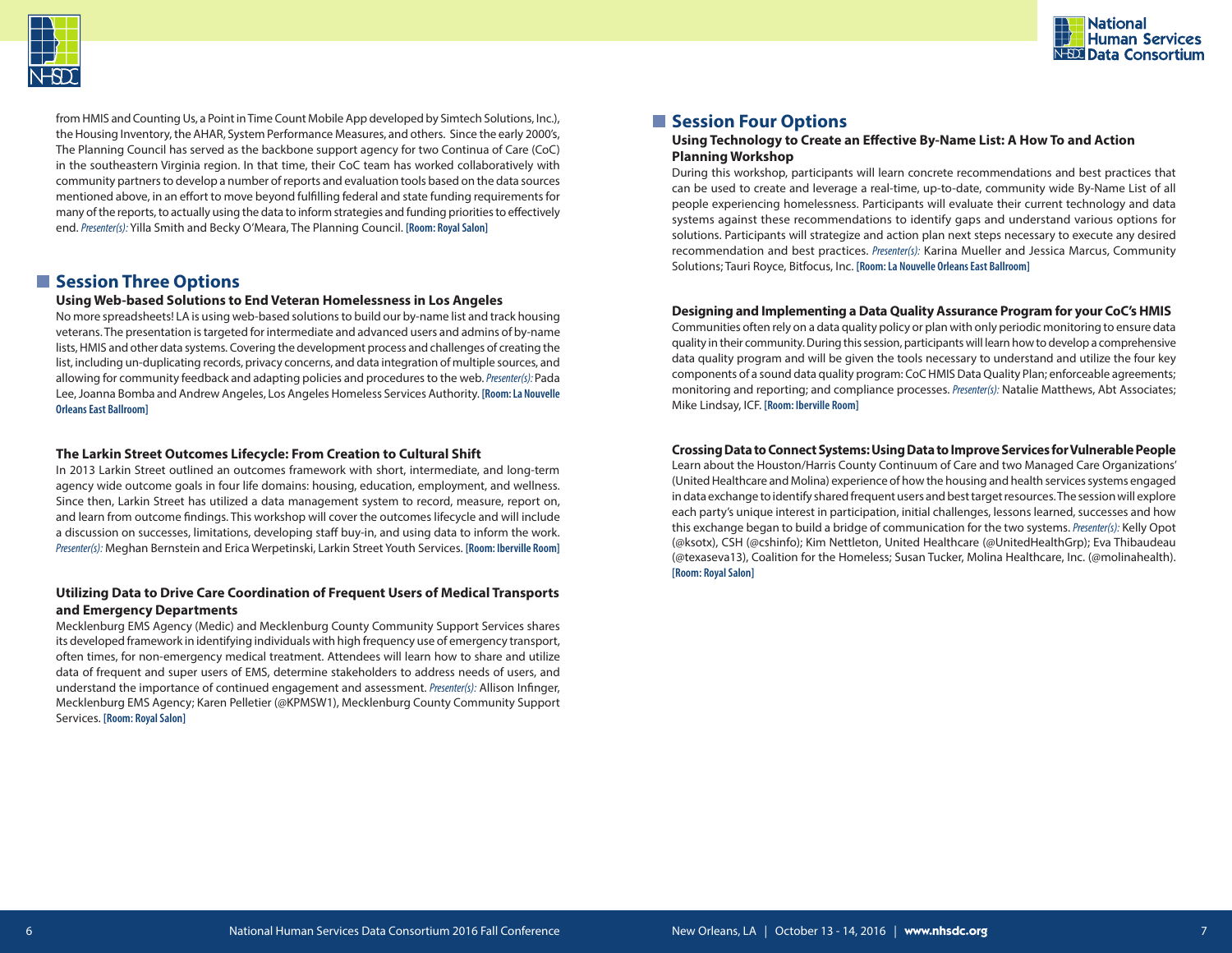



# **Conference Schedule - Day Two**

#### **Friday, October 14**

8:00am-9:00am **Registration** – *Room:*Lobby/ Mezzanine **Breakfast** – *Room:* Queen Anne Ballroom

9:00am-9:45am **Morning Plenary** – *Room:* Queen Anne Ballroom

#### 9:45am-10:00am **Break**

#### 10:00am-11:15am **Session One Options**

**Los Angeles County Family System Dashboard (Homeless Family Solutions System)** *Room:* La Nouvelle Orleans East Ballroom *Presenter(s):* Martha Macias, LA Family Housing Corporation; Vanessa Romero and Andrew Angeles, Los Angeles Homeless Services Authority

**Challenges and Solutions for Collecting Comprehensive Data on Homelessness in Rural Communities** *Room:* Iberville Room

*Presenter(s):* Fran Ledger, Canavan Associates; Ryan Burger and Chris Pitcher (@pitcherific), ICF

**Lessons from Homelink: How to Design & Implement Technology for Coordination and Collaboration** *Room:* La Nouvelle Orleans West Ballroom *Presenter(s):* Karina Mueller and Jana Pohorelsky, Community Solutions

11:15am-11:30am **Break**

11:30am-1:00pm **Lunch Plenary** – *Room:* Queen Anne Ballroom

#### 1:00pm-2:15pm **Session Two Options**

#### **The Architecture and Capabilities of Monterey's Open Source Coordinated Entry System** *Room:* La Nouvelle Orleans East Ballroom

*Presenter(s):* Roxanne V. Wilson, The Monterey Coalition of Homeless Services Providers (@Monterey CES); Bob Russell and Javier Celedon, Community Technology Alliance; Eric Jahn, Alexandria Consulting; Norris Brown, ServingLynk Systems, LLC

#### **Protecting Privacy in Social Services**

*Room:* Iberville Room *Presenter(s):* Joel Remigio and Dan Fox, The Cloudburst Group

#### **Past Due: PATH & HMIS Integration**

*Room:* Royal Salon *Presenter(s):* Chris Pitcher (@pitcherific), Mike Lindsay and Ryan Burger, ICF

### **Not Just an Urban Issue: Rural System Building Utilizing Your HMIS Implementation**

*Room:* La Nouvelle Orleans West Ballroom *Presenter(s):* Rachel Coen (@77rachel) and Matt Hedrick (@mattshedrick), West Virginia Coalition to End Homelessness (@wvceh)

2:15pm-2:30pm **Break** 

#### 2:30pm-3:45pm **Session Three Options**

**Community Decisions Using Data & Research 101 ("Non-Researchers" Welcome!)** *Room:* La Nouvelle Orleans East Ballroom *Presenter(s):* Caitlin Frumerie and Jamie Taylor, The Cloudburst Group

**Translating Data for Community Planning** *Room:* Iberville Room *Presenter(s):* Colleen Velez and Margaret Palmer, Corporation for Supportive Housing; Dawn Gilman, Changing Homelessness; Kimberly Schmitt, All Chicago

**HACing Los Angeles: Changing the Course of Homelessness by Bringing People Together Around Data** *Room:* Royal Salon *Presenter(s):* Michael Nailat, United Way of Greater Los Angeles; Mark Sliverbush, Abt Associates

3:45pm-4:00pm **Break**

4:00pm-5:00pm **Closing** – *Room:* Royal Salon

# **Conference Sessions - Day Two**

**Friday, October 14**

### **Session One Options**

**Los Angeles County Family System Dashboard (Homeless Family Solutions System)** The Homeless Family Solutions System is the first homeless system in the country created specifically to serve homeless families. This presentation will show how the Los Angeles Homeless Service Authority is using software to share, with the public, current data for their Homeless Family Solutions System and how it is using real time data to inform program implementation and process changes. *Presenter(s):* Martha Macias, LA Family Housing Corporation; Vanessa Romero and Andrew Angeles, Los Angeles Homeless Services Authority. **[Room: La Nouvelle Orleans East Ballroom]**

#### **Challenges and Solutions for Collecting Comprehensive Data on Homelessness in Rural Communities**

As HUD continues to emphasize the importance of HMIS data coverage and comprehensive PIT counts for Continua of Care (CoC) to inform strategic resource allocation and to generate System Performance Measures, it becomes critical for CoCs covering rural communities and large geographies to identify innovative strategies for increasing data coverage and comprehensiveness. The presentation will first identify and discuss the various challenges faced by CoCs covering rural areas in terms of collecting complete and accurate data on homelessness. Topics include expanding HMIS coverage,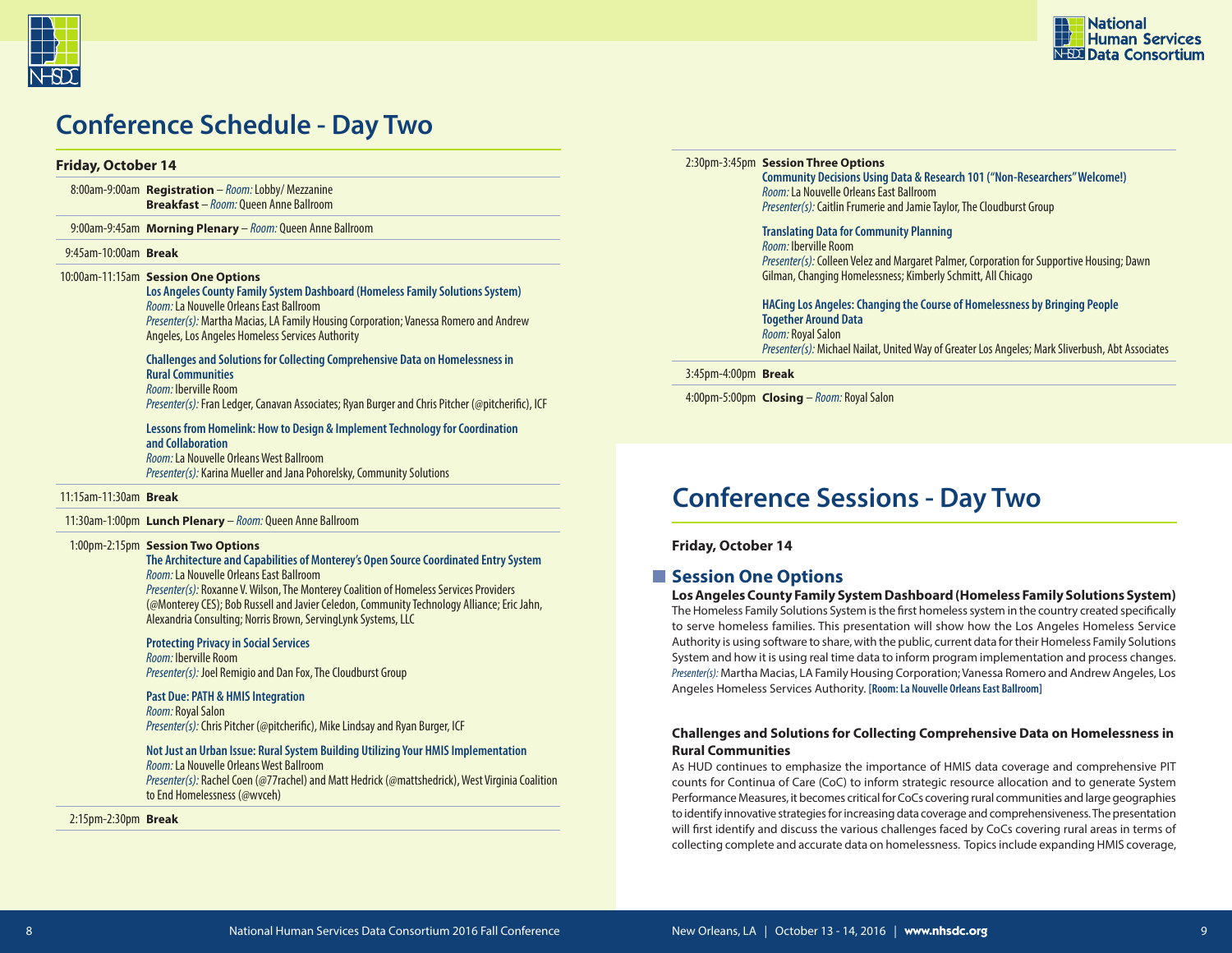



conducting accurate and comprehensive PIT counts, utilizing alternative data collection approaches, and developing community-wide Active or Master Lists. The audience will hear about the various strategies that have been successful to increase data quality and coverage and deliver services across a large geographic region. The session will also allow adequate time for participants to ask questions of the presenters and to share their own experiences regarding challenges and solutions to collecting and using data across rural and/or large geographic areas. The presentation is intended to help these CoC's identify potential strategies that they can implement as well as to connect staff from various rural CoCs in order to facilitate peer to peer sharing after NHSDC ends. *Presenter(s):* Fran Ledger, Canavan Associates; Ryan Burger and Chris Pitcher (@pitcherific), ICF. **[Room: Iberville Room]**

#### **Lessons from Homelink: How to Design & Implement Technology for Coordination and Collaboration**

In this session, participants will learn from Community Solutions' experience of developing and implementing Homelink, a cloud-based technology that supports Coordinated Entry Systems and one of the first databases to foster true collaboration through a centralized data system. Our presentation will include a history of Homelink's development, initial obstacles to adoption and utilization, and lessons about the bidirectional relationship between developing coordinated systems and adopting technology designed for collaboration. *Presenter(s):* Karina Mueller and Jana Pohorelsky, Community Solutions. **[Room: La Nouvelle Orleans West Ballroom]**

### $\blacksquare$  **Session Two Options**

**The Architecture and Capabilities of Monterey's Open Source Coordinated Entry System** Monterey/San Benito CoC needed a flexible Coordinated Entry System (CES) that could support new apps, communicate with other community systems, and be easily changed without a lot of difficulty. So, a group of non-profits, schools, and companies all got to work on building one. It had to meet the community's needs, be open source, and be high quality. This is the story of their true life adventure. *Presenter(s):* Roxanne V. Wilson, The Monterey Coalition of Homeless Services Providers (@MontereyCES); Bob Russell and Javier Celedon, Community Technology Alliance; Eric Jahn, Alexandria Consulting; Norris Brown, ServingLynk Systems, LLC. **[Room: La Nouvelle Orleans East Ballroom]**

#### **Protecting Privacy in Social Services**

Protecting a homeless person's right to privacy is of utmost importance. Homeless service providers must navigate overlapping privacy laws and regulations and also combat myths associated with them, all of this in an increasingly interconnected environment where the popularity of social media platforms call into question how much value people place in privacy. The session will examine the following aspects of privacy – how to create a privacy culture, developing a privacy plan, and data sharing and consent requirements under federal laws and guidelines (HIPAA, 42 CFR Part 2). *Presenter(s):*  Joel Remigio and Dan Fox, The Cloudburst Group. **[Room: Iberville Room]**

#### **Past Due: PATH & HMIS Integration**

HUD and SAMHSA have set a deadline for the end of Fiscal Year 2016 for all PATH providers to be participating in HMIS. Most states will have reached this deadline to complete the PATH integration into HMIS between July 1 and October 1, 2016. With the passing of the federal deadline, this roundtable session will provide the latest guidance from HUD and SAMHSA on integrating PATH data collection into HMIS. *Presenter(s):* Chris Pitcher (@pitcherific), Mike Lindsay and Ryan Burger, ICF. **[Room: Royal Salon]**

#### **Not Just an Urban Issue: Rural System Building Utilizing Your HMIS Implementation**

This session will examine the challenges encountered by a geographically large and mostly rural CoC, and how your HMIS implementation can assist you in holding the system together. WVCEH has encountered various successes (and a few failures) as they continue to build their system, and, hopefully, communities of any size can gain a better understanding of these challenges, and some ideas to generate strategies to meet the needs within their own communities. *Presenter(s):* Rachel Coen (@77rachel) and Matt Hedrick (@mattshedrick), West Virginia Coalition to End Homelessness (@wvceh). **[Room: La Nouvelle Orleans West Ballroom]**

### $\blacksquare$  Session Three Options

#### **Community Decisions Using Data & Research 101 ("Non-Researchers" Welcome!)**

Are you wishing you could use your data for deeper analysis? Do you want to better understand how to use research findings? In this introductory session, participants will learn the basics of how to read data charts and understand statistical significance. The session will cover practical information from understanding population size when interpreting HMIS outcomes and p values to data visualization tips for presenting data results. *Presenter(s):* Caitlin Frumerie and Jamie Taylor, The Cloudburst Group. **[Room: La Nouvelle Orleans East Ballroom]**

#### **Translating Data for Community Planning**

This session will inform participants on how to utilize data for strategic planning, focusing on HMIS Lead Agencies and CoCs having a common understanding of the data. Information will be conveyed through a presentation that will share best practices developed within two CoCs. This includes use of HMIS and other forms of homeless data translation techniques such as dashboards, scorecards and other graphics to make the data understandable for planning. *Presenter(s):* Colleen Velez and Margaret Palmer, Corporation for Supportive Housing; Dawn Gilman, Changing Homelessness; Kimberly Schmitt, All Chicago. **[Room: Iberville Room]**

#### **HACing Los Angeles: Changing the Course of Homelessness by Bringing People Together around Data**

What will it take to end homelessness? In Los Angeles, getting the data necessary to help us answer that question often required a little political savvy and a lot of perseverance. Enter the Homelessness Analysis Collaborative, whose mission is to "HACk" homelessness itself. Hear how the group has overcome barriers and developed tools that have led to real change, and learn how to create "data loving" communities of your own. *Presenter(s):* Michael Nailat, United Way of Greater Los Angeles; Mark Sliverbush, Abt Associates. **[Room: Royal Salon]**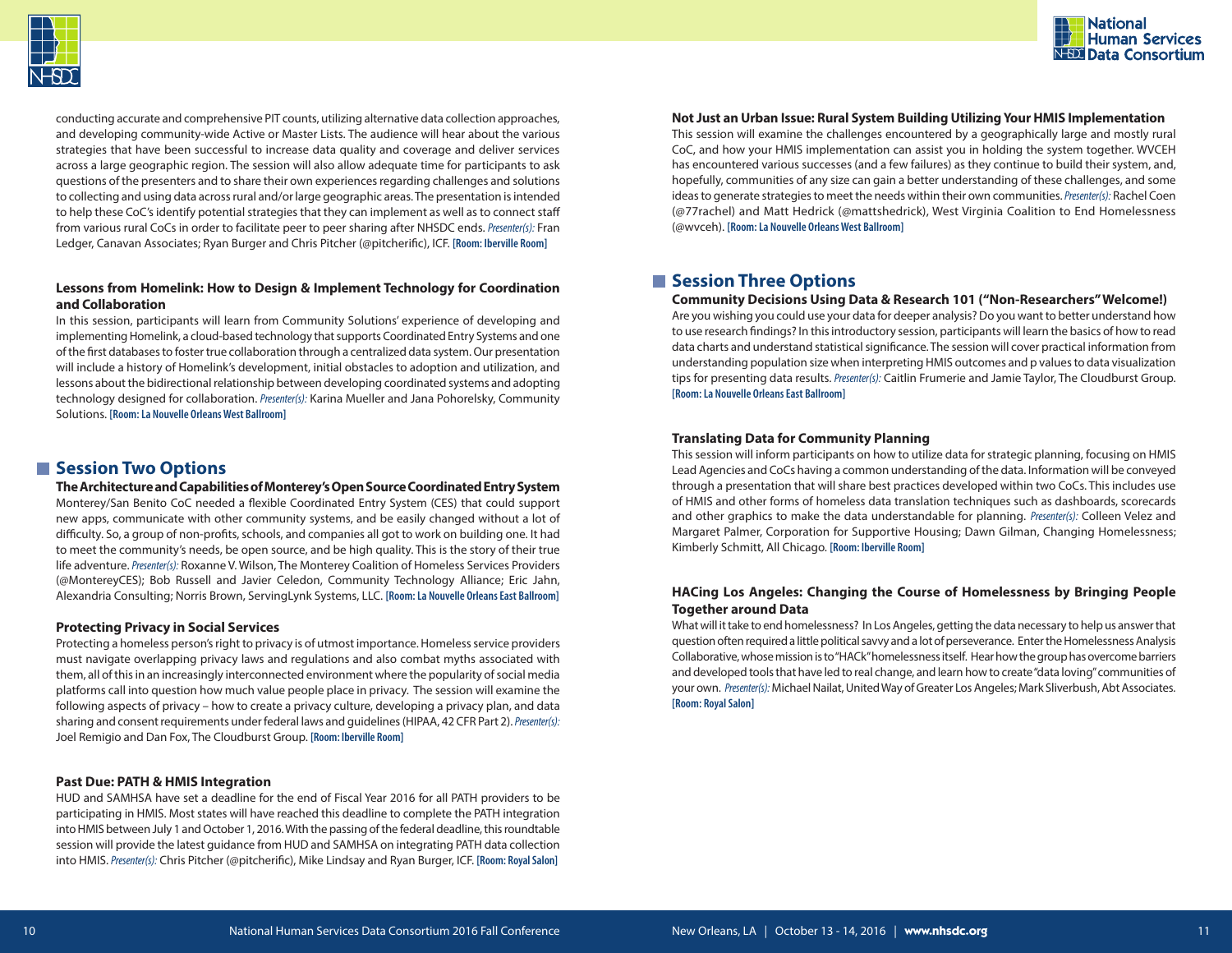

# **Conference Maps**

**Lobby Level Mezzanine I**



**GROUND FLOOR** 

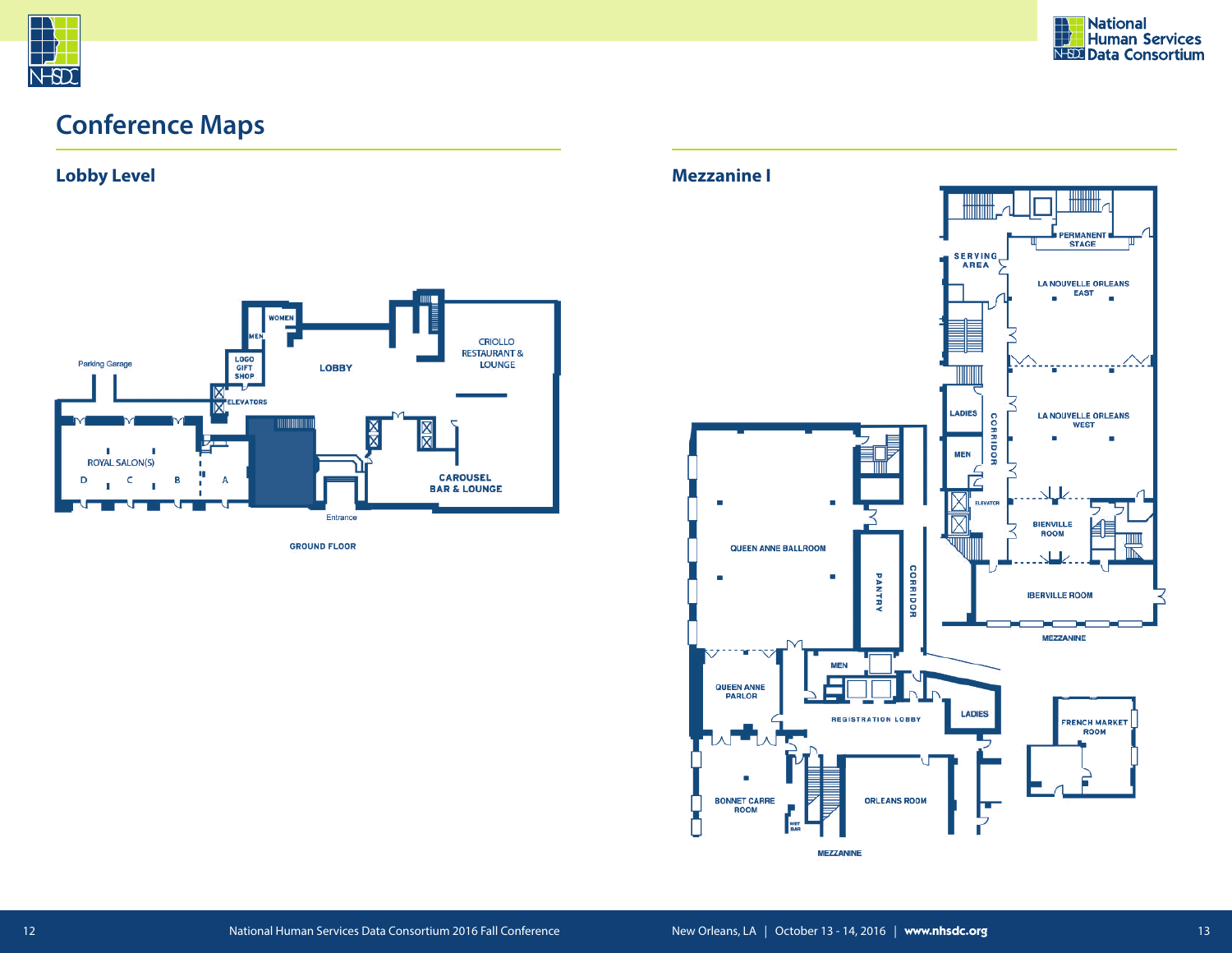



# **Notes**

### **Rooftop**